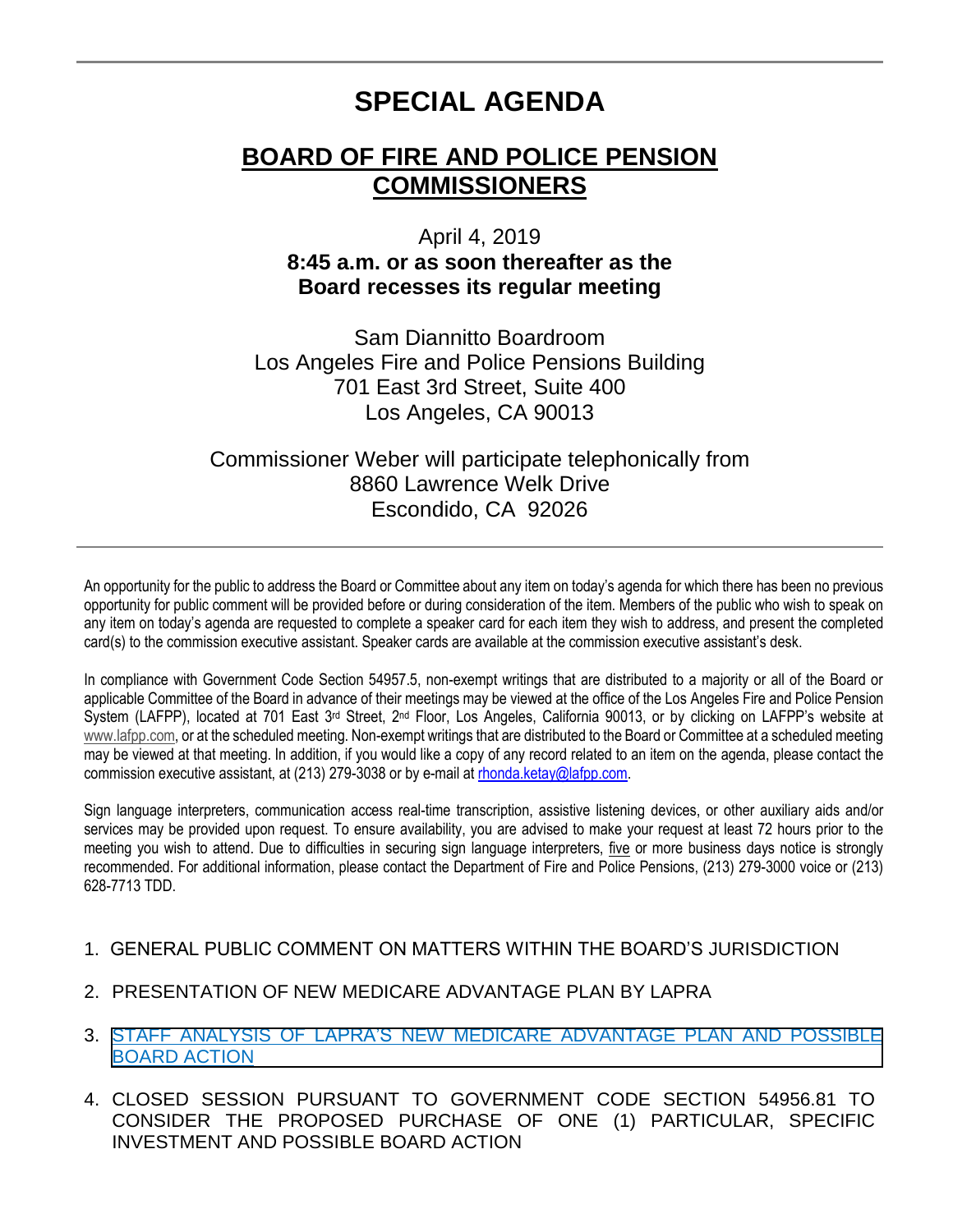<span id="page-1-0"></span>

# *DEPARTMENT OF FIRE AND POLICE PENSIONS*

701 E. 3rd Street, Suite 200 Los Angeles, CA 90013 (213) 279-3000

## REPORT TO THE BOARD OF FIRE AND POLICE PENSION COMMISSIONERS

**DATE: APRIL 4, 2019 ITEM: 3**

**FROM: RAYMOND P. CIRANNA, GENERAL MANAGER**

#### **SUBJECT: STAFF ANALYSIS OF LAPRA'S NEW MEDICARE ADVANTAGE PLAN AND POSSIBLE BOARD ACTION**

#### **RECOMMENDATION**

That the Board:

- 1. Adopt the attached resolution (Attachment 1) approving the Los Angeles Police Relief Association (LAPRA) Anthem Blue Cross Medicare Advantage HMO health plan as a suitable plan eligible for the subsidy program for Plan Year 2019-20; and
- 2. Direct staff to amend Appendix C of the contract between LAFPP and LAPRA for health and dental plan administration services to reflect the new Anthem Blue Cross Medicare Advantage HMO health plan.

#### **BACKGROUND**

Over the past couple of years, the Board has been evaluating the retiree healthcare program to obtain a better understanding of the medical and dental plans and explore ways to curb the growth in costs for LAFPP. LAFPP's retiree healthcare program costs have been growing faster than pension-related costs for several years. However, it is noted that this growth in healthcare program costs for LAFPP mirrors the growth in healthcare costs seen across the country.

One aspect of LAFPP's medical and dental plan review was the Board's goal to offer less expensive plan options, specifically, a new Medicare Advantage plan to members. As such, the Board requested all of the Board-approved health plan administrators to consider offering a new Medicare Advantage plan. Subsequently, the United Firefighters of Los Angeles City (UFLAC) introduced two new Medicare Advantage plans for its 2019 Plan Year. Additionally, LAPRA informed the Board that they were looking into the possibility of offering a Medicare Advantage plan.

#### **DISCUSSION**

On March 29, 2019, LAPRA notified staff that effective July 1, 2019, they will be introducing a new Medicare Advantage HMO health plan as part of their health insurance plan offerings. The new Medicare Advantage plan will use the Anthem Blue Cross network and members and their dependents who are enrolled in all parts of Medicare will be eligible to enroll. LAPRA requests the Board's approval no later than the April 4<sup>th</sup> Board meeting so they may include this new plan in their open enrollment materials for the upcoming 2019-20 plan year.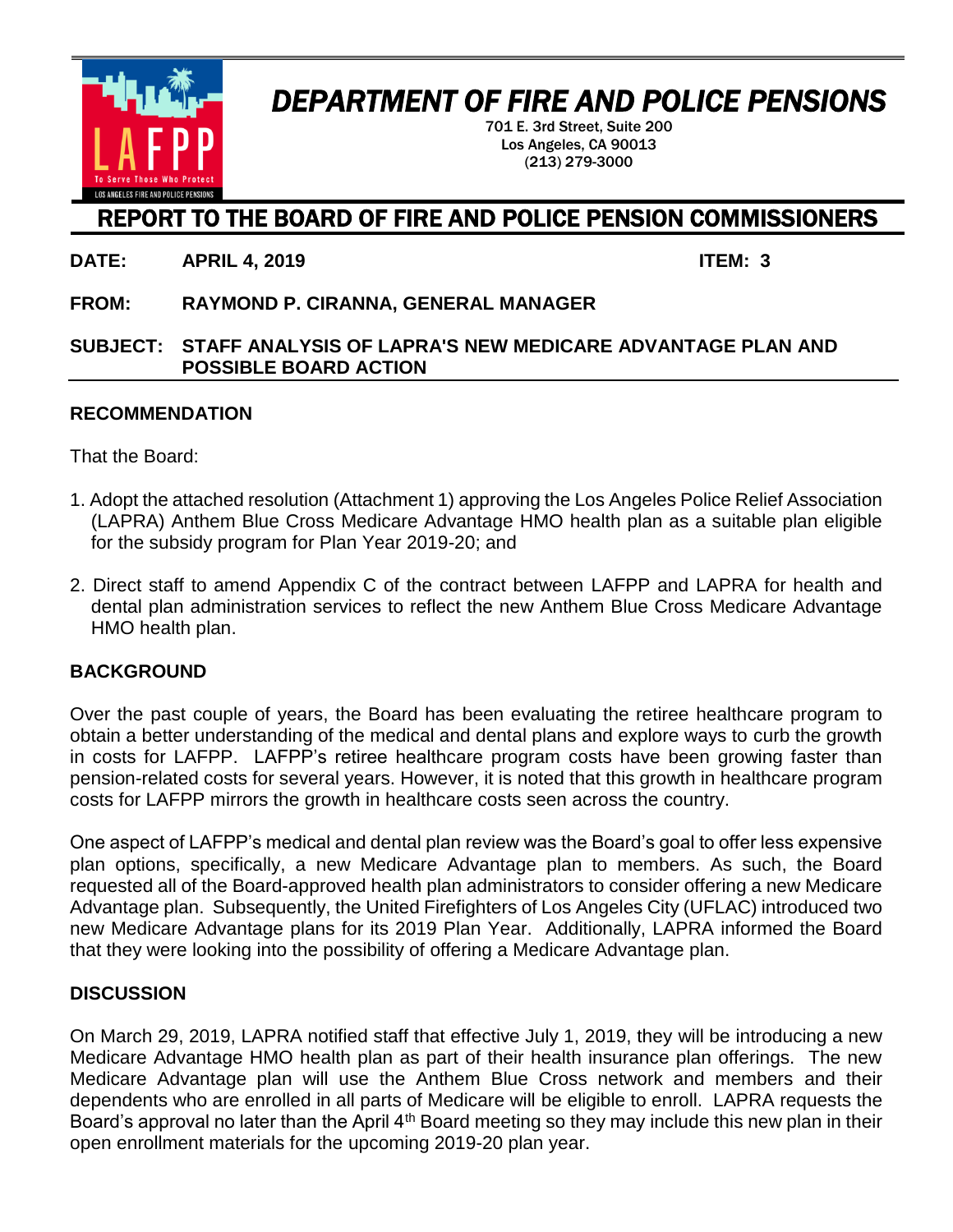LAFPP currently has other Board-approved Medicare Advantage plans, including two offered to the closed group of retirees enrolled in LACERS health plans and the two offered by UFLAC. Additionally, LAFRA and LAPRA both offer Kaiser Senior Advantage, a Medicare Advantage HMO plan, to retirees. Attachment 2 provides a comparison of LAPRA's proposed Medicare Advantage plan and some of the other Medicare Advantage HMO plans offered to pensioners.

#### Premiums

LAPRA is proposing the following rates which include the LAPRA wellness program and an administrative fee of \$7 per month.

| Anthem Blue Cross Medicare Advantage HMO Plan | <b>Monthly Premium</b> |
|-----------------------------------------------|------------------------|
| Member with Medicare A, B, D                  | \$518.18               |
| 2-Party: Both Medicare A, B, D                | \$1,005.07             |
| 3-Party: All Medicare A, B, D                 | \$1,499.55             |

The rates between tiers appear to be equitable as the two-party and three-party premiums are approximately two times or three times the single-party rate. However, the proposed premiums are priced noticeably higher than other Medicare Advantage plans offered by LAFPP or UFLAC. Please note, 2019-20 will be the first year of this plan and subsequent renewal rates may change based on claims experience and/or medical trends.

#### Benefit Levels

The plan benefit levels are structured to attract retired Medicare-eligible members and are anticipated to suit the needs of LAFPP's members in terms of co-pays and covered services. The plan will pay 100% of the cost of office visits, hospitalization, emergency room visits, urgent care, and routine physicals. Additionally, pharmaceutical costs are well-priced with generic drug co-pays at \$5 and brand drug co-pays at \$20 per prescription. LAFPP's health plan consultant, USI, will provide a benefits comparison among the current and proposed Medicare Advantage HMO plans.

#### Rate Analysis

Currently, claims data is not yet available since there are no retired members enrolled in the proposed plan. It is anticipated that LAPRA staff will be present at today's meeting to discuss the basis on which the plan premiums were set. LAPRA's enrollment expectation is approximately five (5) percent of Medicare-eligible members will migrate to the new plan in 2019-20. Next year, depending on enrollment levels, LAPRA may be able to provide claims data and trend information for this plan to validate rate renewals.

#### Plan Approval

Since this is a new plan offering to LAFPP retirees, the Board must determine the LAPRA Anthem Blue Cross Medicare Advantage HMO plan to be suitable and eligible for subsidies. The attached resolution is the first of the retiree health plan resolutions that the Board will approve or disapprove. If approved, staff will work with LAPRA staff to amend the current contract's Appendix C, which defines the plans eligible for LAFPP subsidies upon annual Board resolution. As discussed in today's *Update on Health and Dental Plan Review and Timeline* report, staff will present recommendations to the Board at the May 2, 2019 meeting to either approve or disapprove by resolution each plan outlined in Appendix C of each of LAFPP's health and/or dental plan administration services contracts for the respective plan year.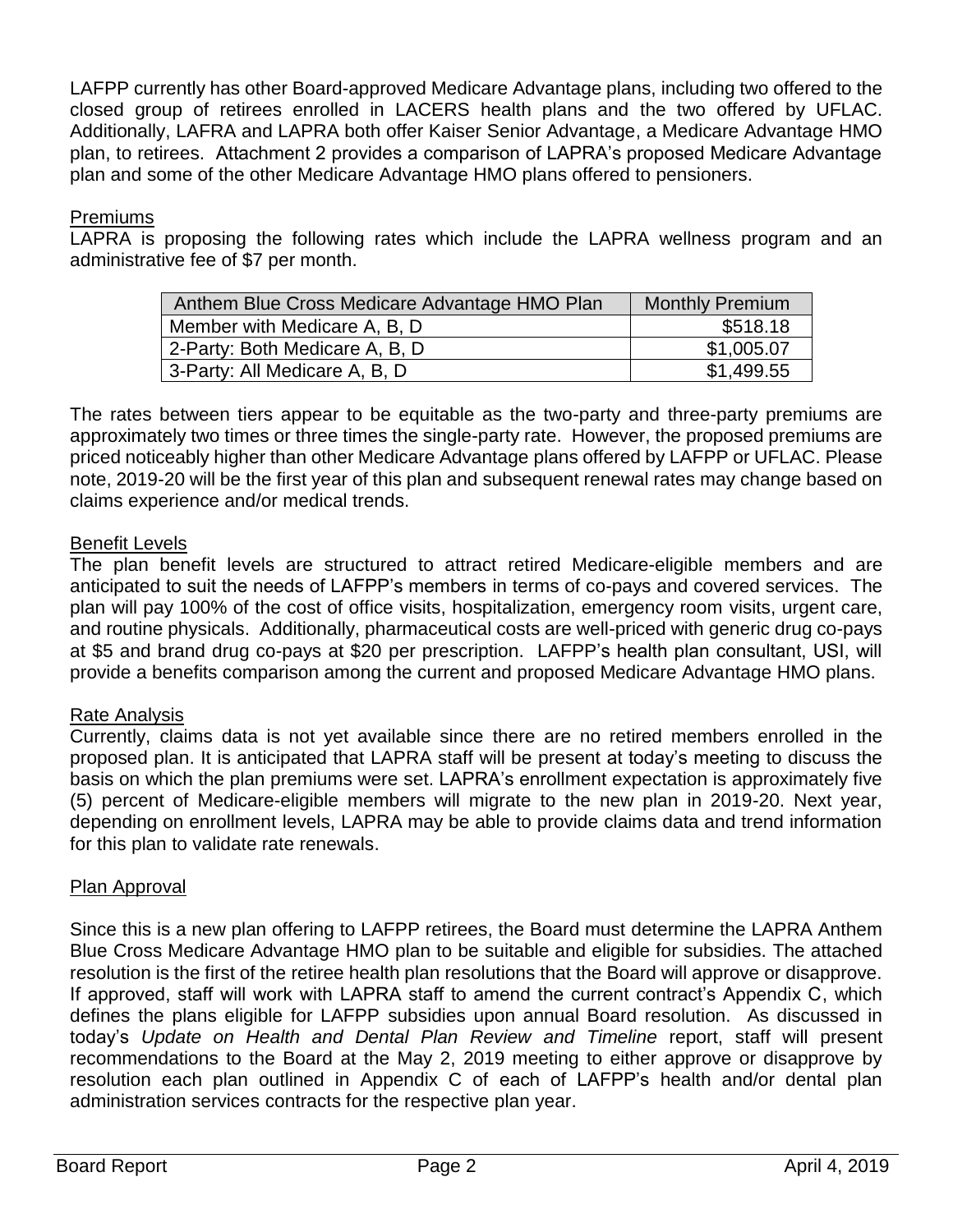#### **BUDGET**

No budget impact as written. If approved, Staff will report back to the Board on the expected annual savings to LAFPP based on enrollment effective July 1, 2019.

#### **POLICY**

No policy changes as recommended.

#### **CONTRACTOR DISCLOSURE INFORMATION**

There is no contractor disclosure information required with this report.

This report was prepared by:

Greg Mack, Chief Benefits Analyst Pensions Division

RPC:JS:GM

- Attachments: 1. Resolution approving the LAPRA Anthem Blue Cross Medicare Advantage HMO Plan
	- 2. Medicare Advantage Plans Benefit Comparison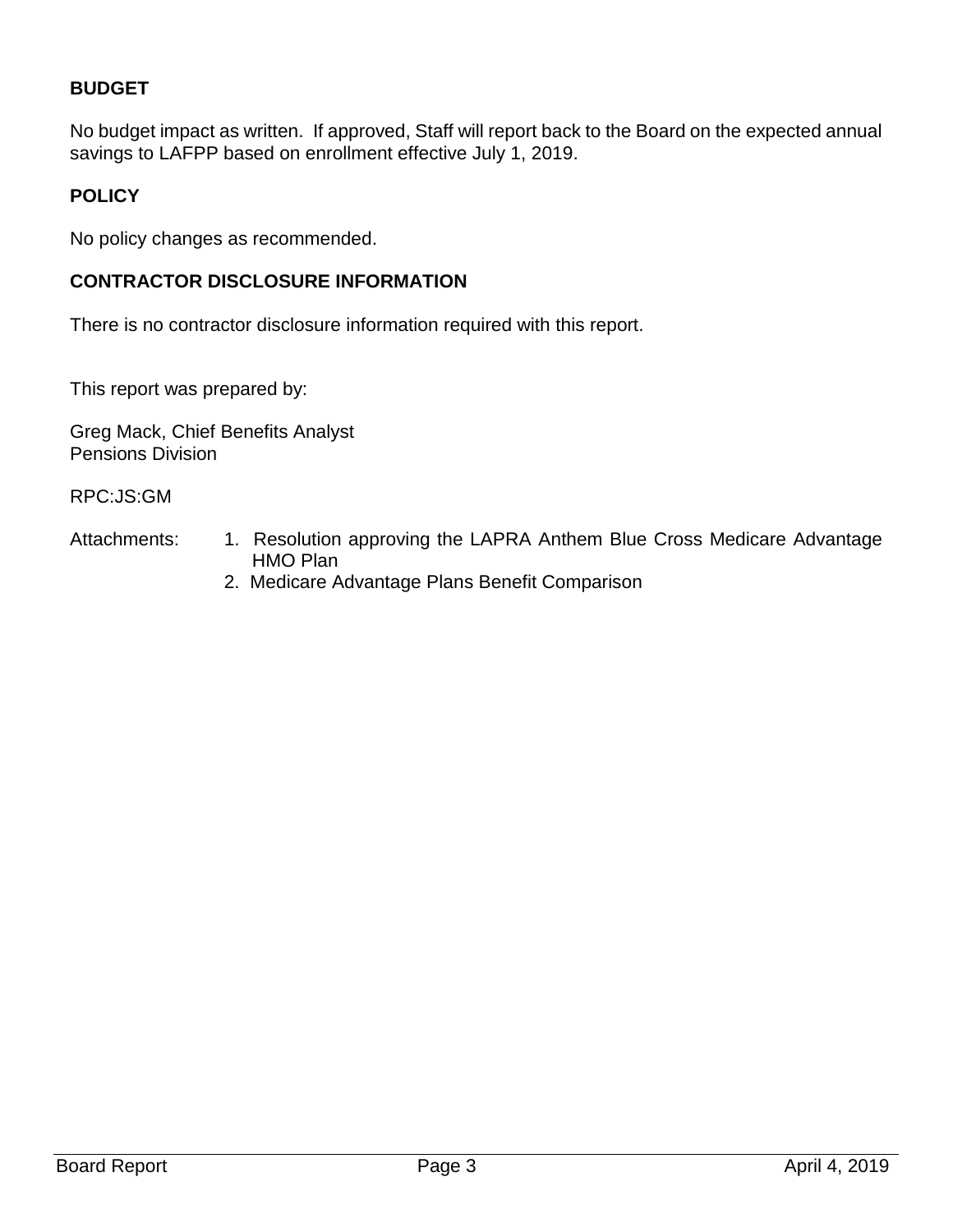#### APPROVAL OF THE LOS ANGELES POLICE RELIEF ASSOCIATION ANTHEM BLUE CROSS MEDICARE ADVANTAGE HMO PLAN

#### AS A SUITABLE PLAN ELIGIBLE FOR SUBSIDIES

RESOLUTION **EXECUTE** 

WHEREAS, under the Los Angeles City Charter and Administrative Code, the Board of Fire and Police Pension Commissioners (Board) has the authority to administer a health insurance program for retired members and eligible beneficiaries of the Los Angeles Fire and Police Pension plan (LAFPP). *See* L.A. Charter §§1330(a), (d), 1518(a), (d), 1618(a), (d), 1718(a), (d); L.A. Admin. Code §§4.2018, 4.1150-4.1167; and

WHEREAS, consistent with these Charter and Administrative Code provisions, the Board has the legal authority to: (1) contract with health insurers, health plans or third-party administrators to make group health insurance plans available to LAFPP retirees and eligible beneficiaries; (2) approve health insurance plans to be funded with LAFPP subsidy dollars; and (3) set subsidy amounts annually; and

WHEREAS, the Board must exercise its authority over this health insurance program in a manner consistent with its fiduciary duties, including its duties of prudence and impartiality; and

WHEREAS, on November 1, 2018, the Board and the Los Angeles Police Relief Association (LAPRA or Association) entered into a contract for health and dental plan administration services (Contract); and

WHEREAS, Appendix C of the Contract lists the plans administered by LAPRA that shall require approval on an annual basis by Board Resolution; and

WHEREAS, the Board and the Association agreed in Article 3.2(d) of the Contract that, at least sixty (60) days prior to the beginning of each plan year, for each plan listed in Appendix C of the Contract, and as soon as feasible for any new plan proposed during the term of the Contract, the Association shall present a report to the Board regarding health plan provisions, member demographic data, cost trend information, Medicare plan pricing and cost reimbursement, and general pharmaceutical benefit information and any changes in plan design, premiums, or administrative fee related to its health plans; and

WHEREAS, the Board and the Association agreed in Article 3.3(b) of the Contract that, in conjunction with this report, the Board will consider each health plan administered or proposed to be administered by the Association for approval by Board Resolution as a suitable plan eligible for LAFPP subsidies for the following plan year; and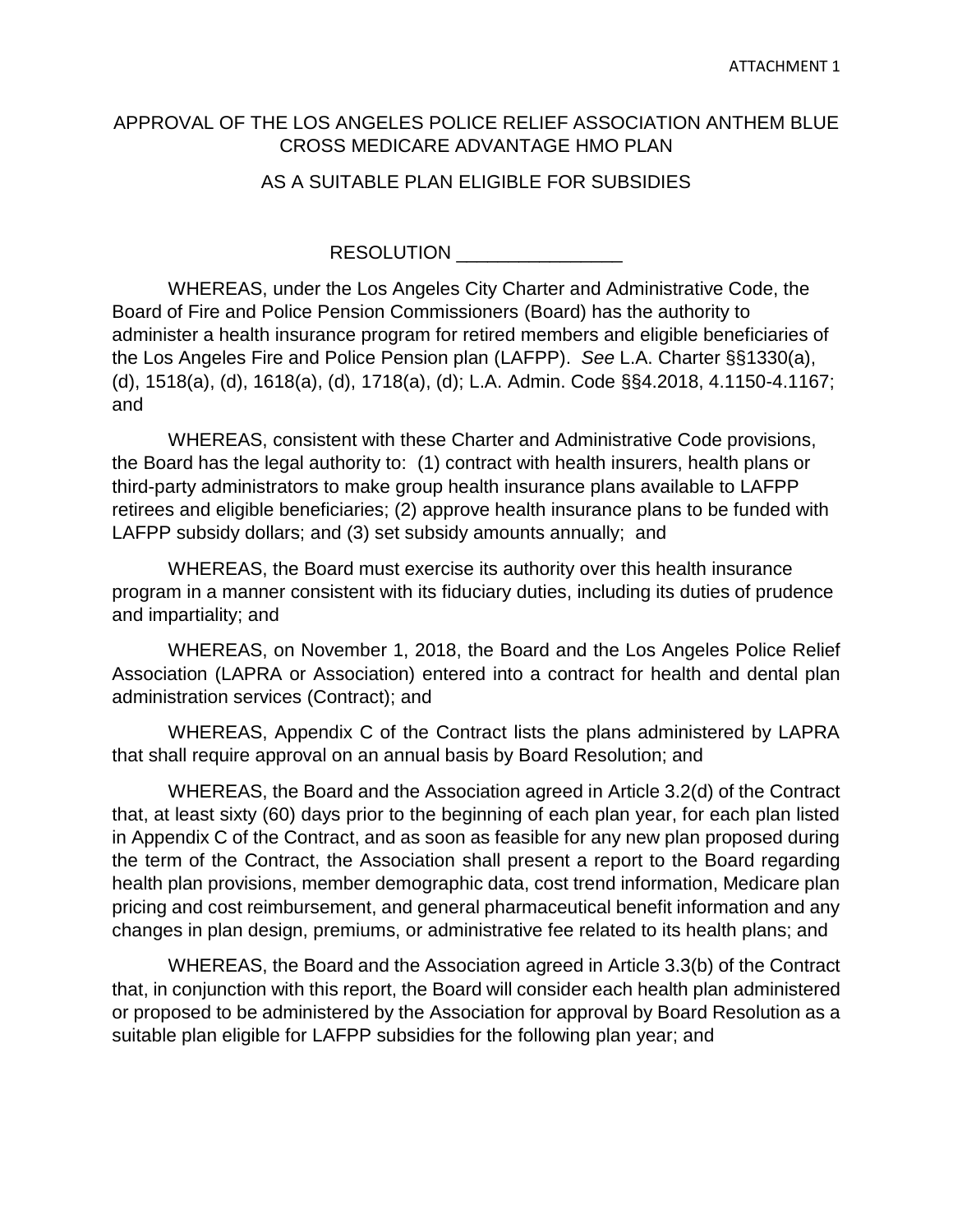WHEREAS, the Association requested Board approval by Resolution of a Medicare Advantage HMO plan and to add this new plan to the list of plans set forth in Appendix C of the Contract; and

WHEREAS, on April 4, 2019, the Association provided the Board a summary of the plan benefits and proposed premiums regarding the Los Angeles Police Relief Association Anthem Blue Cross Medicare Advantage HMO plan.

NOW THEREFORE, BE IT RESOLVED, that the Board has considered all material information provided by the Association regarding the Los Angeles Police Relief Association Anthem Blue Cross Medicare Advantage HMO plan and, consistent with its legal authority under the Charter and Administrative Code and its fiduciary duties, has determined that for the plan year commencing on July 1, 2019 through June 30, 2020, the Los Angeles Police Relief Association Anthem Blue Cross Medicare Advantage HMO plan is approved as a suitable plan eligible to receive LAFPP subsidies.

BE IT FURTHER RESOLVED, for the plan year commencing on July 1, 2019 through June 30, 2020, the administration fee that will be charged by Los Angeles Police Relief Association is \$7 per member and will be included as part of the monthly premium.

BE IT FURTHER RESOLVED that subsidies will be paid on behalf of members, the dependents of retired members, and qualified surviving spouses/domestic partners who are eligible and enrolled in the Los Angeles Police Relief Association Anthem Blue Cross Medicare Advantage HMO plan, subject to the limits described in Board Operating Policy 8.2, and consistent with the Charter and Administrative Code and other applicable laws.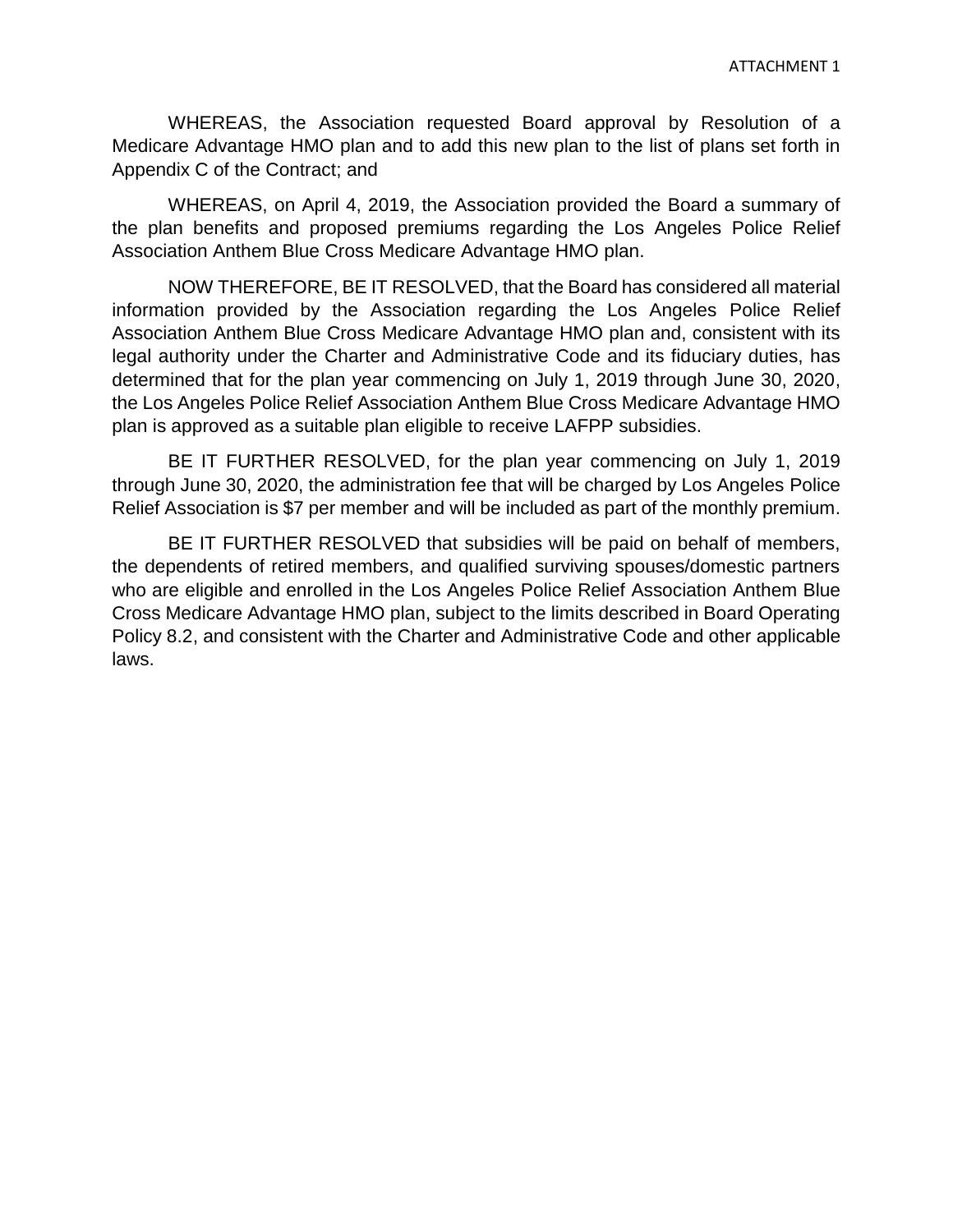| <b>Plan Administrator</b>                                                                | <b>LAFPP</b>                                                                                                                                                                           | <b>LAPRA (PROPOSED)</b>                                                  | <b>UFLAC</b>                                                                                                     |
|------------------------------------------------------------------------------------------|----------------------------------------------------------------------------------------------------------------------------------------------------------------------------------------|--------------------------------------------------------------------------|------------------------------------------------------------------------------------------------------------------|
| Provider                                                                                 | <b>UNITED HEALTHCARE</b>                                                                                                                                                               | <b>ANTHEM BLUE CROSS</b>                                                 | <b>ANTHEM BLUE CROSS</b>                                                                                         |
| Member w/ AB&D                                                                           | \$273.69                                                                                                                                                                               | \$518.18                                                                 | \$369.99                                                                                                         |
| Member +1 Both AB&D                                                                      | \$542.78                                                                                                                                                                               | \$1,005.07                                                               | \$715.29                                                                                                         |
| Family: All AB&D                                                                         | \$817.65                                                                                                                                                                               | \$1,499.55                                                               | N/A                                                                                                              |
| Network                                                                                  | <b>Medicare Advantage HMO</b>                                                                                                                                                          | <b>Medicare Advantage HMO</b>                                            | <b>Medicare Advantage HMO</b>                                                                                    |
| <b>Calendar Year Deductible</b>                                                          | None                                                                                                                                                                                   | Plan pays 100%                                                           | None                                                                                                             |
| <b>Calendar Year Out-of-Pocket</b><br><b>Maximum</b>                                     | \$6,700 Individual ONLY                                                                                                                                                                | Plan pays 100%                                                           | \$3,400 (Does not apply to Rx)                                                                                   |
| <b>Physician Office Visits</b>                                                           | \$15 copay                                                                                                                                                                             | Plan pays 100%                                                           | \$5 copay/primary care<br>\$25 copay/specialist                                                                  |
| <b>Urgent Care Centers</b>                                                               | \$15 copay                                                                                                                                                                             | Plan pays 100%                                                           | \$25 copay                                                                                                       |
| <b>Emergency Care</b><br>(copay waived if admitted)                                      | \$50 copay; waived if admitted                                                                                                                                                         | Plan pays 100%                                                           | \$75 copay                                                                                                       |
| <b>Inpatient Hospital</b><br><b>Room and Board</b>                                       | No Charge                                                                                                                                                                              | Plan pays 100%                                                           | \$150 copay per admission (\$450<br>hospital out-of-pocket maximum)                                              |
| <b>Outpatient Surgery Center -</b><br><b>Facility</b>                                    | No Charge                                                                                                                                                                              | Plan pays 100%                                                           | $$100$ copay                                                                                                     |
| Lab/X-Ray                                                                                | No Charge                                                                                                                                                                              | Plan pays 100%                                                           | \$25 copay                                                                                                       |
| <b>Physical &amp; Occupational</b><br><b>Therapy and Chiropractic</b><br><b>Services</b> | No charge after \$15 office visit copay<br>(for Chiro, limit of 30 visits/yr)                                                                                                          | Plan pays 100% (for Chiro, only<br>manipulation of the spine is covered) | $$20$ copay                                                                                                      |
| Mental Health / Substance<br>Abuse - I/P                                                 | No Charge; unlimited                                                                                                                                                                   | Plan pays 100%                                                           | \$150 copay per admission (\$450<br>hospital out-of-pocket maximum)                                              |
| <b>Mental Health / Substance</b><br>Abuse - O/P                                          | \$15 copay, unlimited visits                                                                                                                                                           | Plan pays 100%                                                           | \$25 copay                                                                                                       |
| <b>Prescription Drugs</b>                                                                |                                                                                                                                                                                        |                                                                          |                                                                                                                  |
| Formulary                                                                                | Yes                                                                                                                                                                                    | Yes                                                                      | Yes                                                                                                              |
| Generic Copay                                                                            | Retail: Tier I generic \$10/unit**                                                                                                                                                     | Retail: \$5 copay                                                        | Retail: \$10 copay                                                                                               |
|                                                                                          | Mail Order: \$20/unit                                                                                                                                                                  | Mail Order: \$10 copay                                                   | Mail Order: \$20 copay                                                                                           |
| <b>Brand Copay</b>                                                                       | Retail: Tier II brand \$20/unit**                                                                                                                                                      | Retail: \$20 copay                                                       | Retail: \$20 copay                                                                                               |
|                                                                                          | Mail Order: \$40/unit<br>Retail: Tier III & IV \$50/unit**                                                                                                                             | Mail Order: \$40 copay                                                   | Mail Order: \$40 copay                                                                                           |
| Non-Formulary                                                                            |                                                                                                                                                                                        | Retail: \$40 copay<br>Mail Order: \$80 copay                             | Retail: \$40 copay                                                                                               |
|                                                                                          | Mail Order: \$100/unit                                                                                                                                                                 | 20% сорау;                                                               | Mail Order: \$80 copay                                                                                           |
| Specialty                                                                                | Contact your medical plan for details                                                                                                                                                  | Retail: max \$150/rx<br>Mail Order: max \$300/rx                         | Retail: \$40 copay<br>Mail Order: \$80 copay                                                                     |
| Retail                                                                                   | Up to 30-day supply                                                                                                                                                                    | Up to 30-day supply                                                      | 30-day supply                                                                                                    |
| Mail                                                                                     | Up to 90-day supply                                                                                                                                                                    | Up to 90-day supply                                                      | Up to 90-day supply                                                                                              |
| <b>Notes</b>                                                                             | ** Tier I - Primarily Generics;<br>Tier II - Preferred Brand & Higher<br>Costs Generics; Tier III - Non-<br>preferred; Tier IV - Specialty - Contact<br>your medical plan for details. |                                                                          | Other Benefits Included: Hearing aids,<br>LiveHealth online visits, SilverSneakers<br>fitness program, and more. |